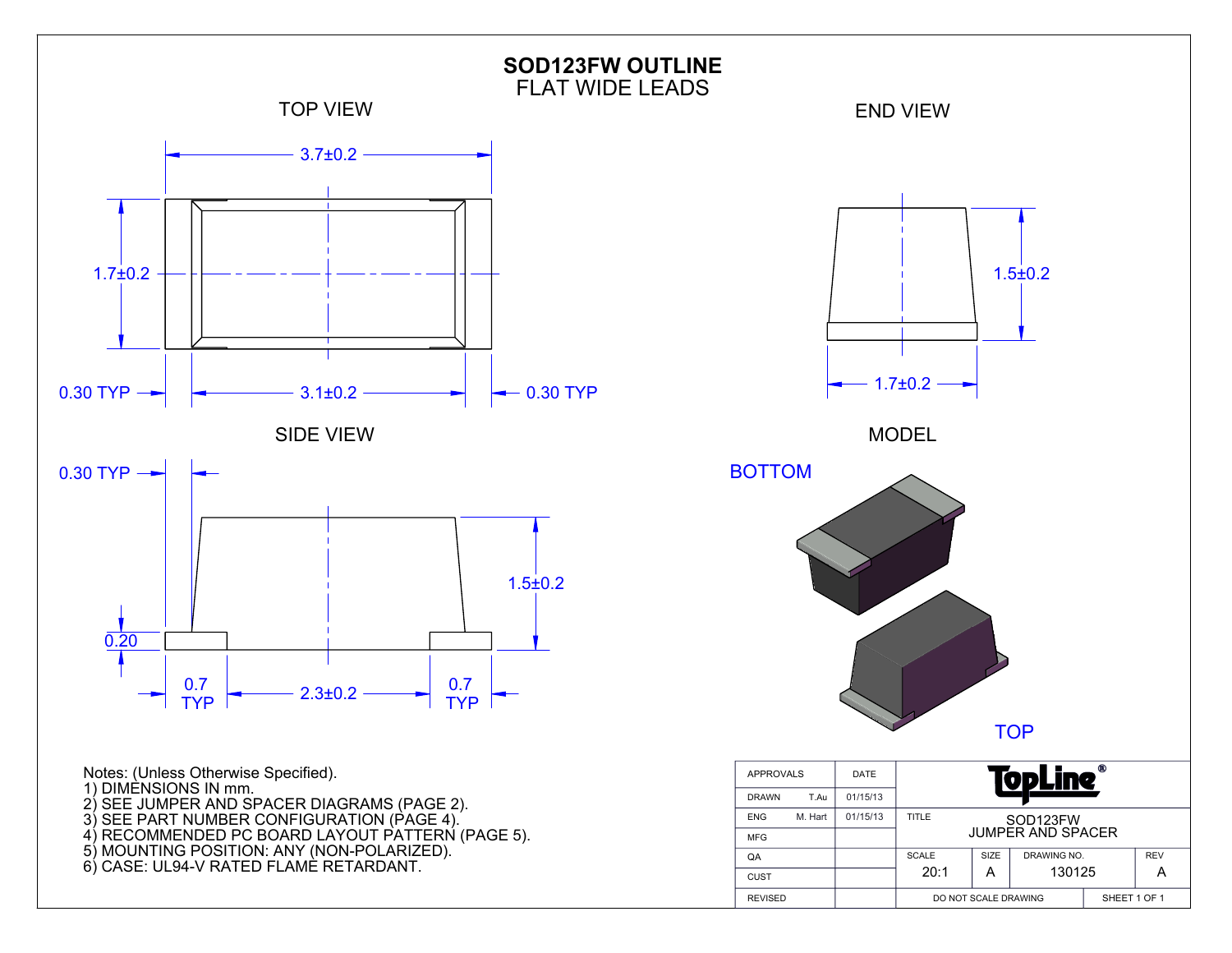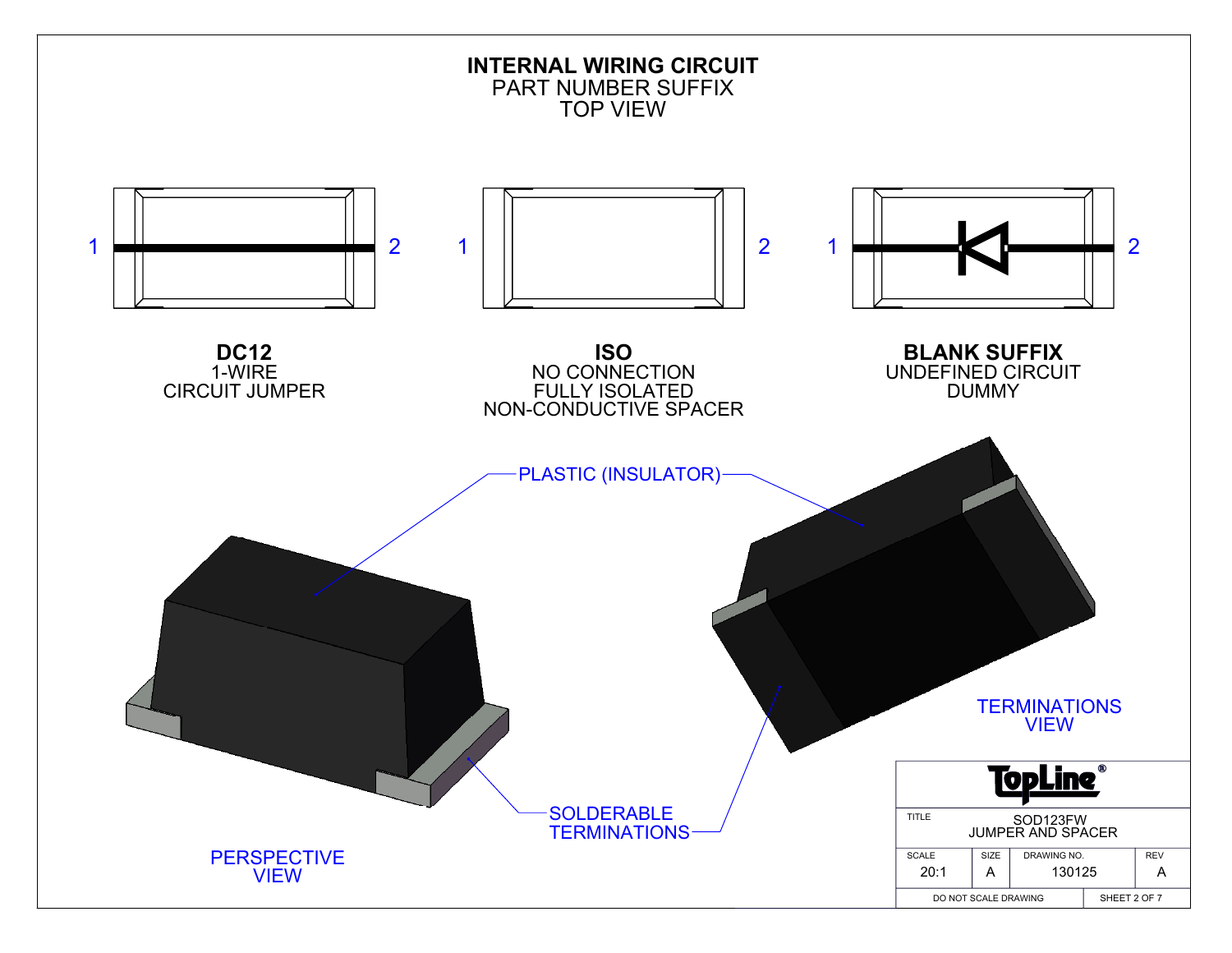



| <b>THERMAL</b><br><b>RESISTANCE</b>                         | <b>PART TYPE</b> |        |                  |        |         |         |         |         |          |        |           |
|-------------------------------------------------------------|------------------|--------|------------------|--------|---------|---------|---------|---------|----------|--------|-----------|
|                                                             | SOD123FW         | SMA-F  | SMB-F            | SMC-F  | SOD123G | SOD123F | SOD323G | SOD323F | SOD523   | SOD723 | SOD923    |
| <b>JUNCTION TO AMBIENT</b><br>(Ta=25°) R <sub>th(i-a)</sub> | 60°C/W           | 50°C/W | $12^{\circ}$ C/W | 47°C/W | 50 °C/W | 30 °C/W |         |         | 500 °C/W |        | 1250 °C/W |

| MAXIMUM ELECTRICAL (DC)  <br><b>RATING</b> | <b>PART TYPE</b> |        |        |        |         |                     |         |         |        |        |        |
|--------------------------------------------|------------------|--------|--------|--------|---------|---------------------|---------|---------|--------|--------|--------|
|                                            | SOD123FW         | SMA-F  | SMB-F  | SMC-F  | SOD123G | SOD <sub>123F</sub> | SOD323G | SOD323F | SOD523 | SOD723 | SOD923 |
| <b>V<sub>R</sub> WORKING VOLTAGE</b>       | 1000V            | 1000V  | 1000V  | 1000V  | 100V    | 100V                | 100V    | 100V    | 100V   | 100V   | 100V   |
| VF FORWARD @ RATED CURRENT                 | < 0.2V           | < 0.2V | < 0.2V | < 0.2V | < 0.2V  | < 0.2V              | < 0.2V  | < 0.2V  | < 0.2V | < 0.2V | < 0.2V |
| <b>Io FORWARD CURRENT</b>                  | 0.5A             | 1.0A   | 2.0A   | 3.0A   | 0.25A   | 0.5A                | 0.25A   | 0.5A    | 0.25A  | 0.25A  | 0.25A  |
| <b>IFSM FORWARD SURGE CURRENT</b>          | 30 A             | 30 A   | 70 A   | 100 A  | 4.0A    | 30 A                | 4.0A    | 4.0 A   | 4.0A   | 4.0A   | 4.0 A  |
| <b>IR REVERSE CURRENT</b>                  | 0.5A             | 1.0A   | 2.0A   | 3.0A   | 0.25A   | 0.5A                | 0.25A   | 0.5A    | 0.25A  | 0.25A  | 0.25A  |
| CJ JUNCTION CAPACITANCE                    | 15pF             | 15pF   | 30 pF  | 40 pF  | 4 pF    | 9 pF                | 4 pF    | 9 pF    | 5 pF   | 5 pF   | 4 pF   |

| <b>TEMPERATURE RATING</b>              |                                     |  |  |  |  |  |  |  |
|----------------------------------------|-------------------------------------|--|--|--|--|--|--|--|
| <b>JUNCTION TEMP T.</b>                | 150 °C                              |  |  |  |  |  |  |  |
| STORAGE TEMP Tstg                      | $-65^{\circ}$ C TO 150 $^{\circ}$ C |  |  |  |  |  |  |  |
| PEAK REFLOW TEMP<br>Treflow 10 SECONDS | $260^{\circ}$ C                     |  |  |  |  |  |  |  |

| Ф<br>UDLIN                                                 |      |             |  |            |  |  |  |
|------------------------------------------------------------|------|-------------|--|------------|--|--|--|
| TITLE<br>SOD <sub>123</sub> FW<br><b>JUMPER AND SPACER</b> |      |             |  |            |  |  |  |
| <b>SCALE</b>                                               | SIZE | DRAWING NO. |  | <b>REV</b> |  |  |  |
| 15:1                                                       | A    | 130125      |  |            |  |  |  |
| DO NOT SCALE DRAWING<br>SHEET3 OF 7                        |      |             |  |            |  |  |  |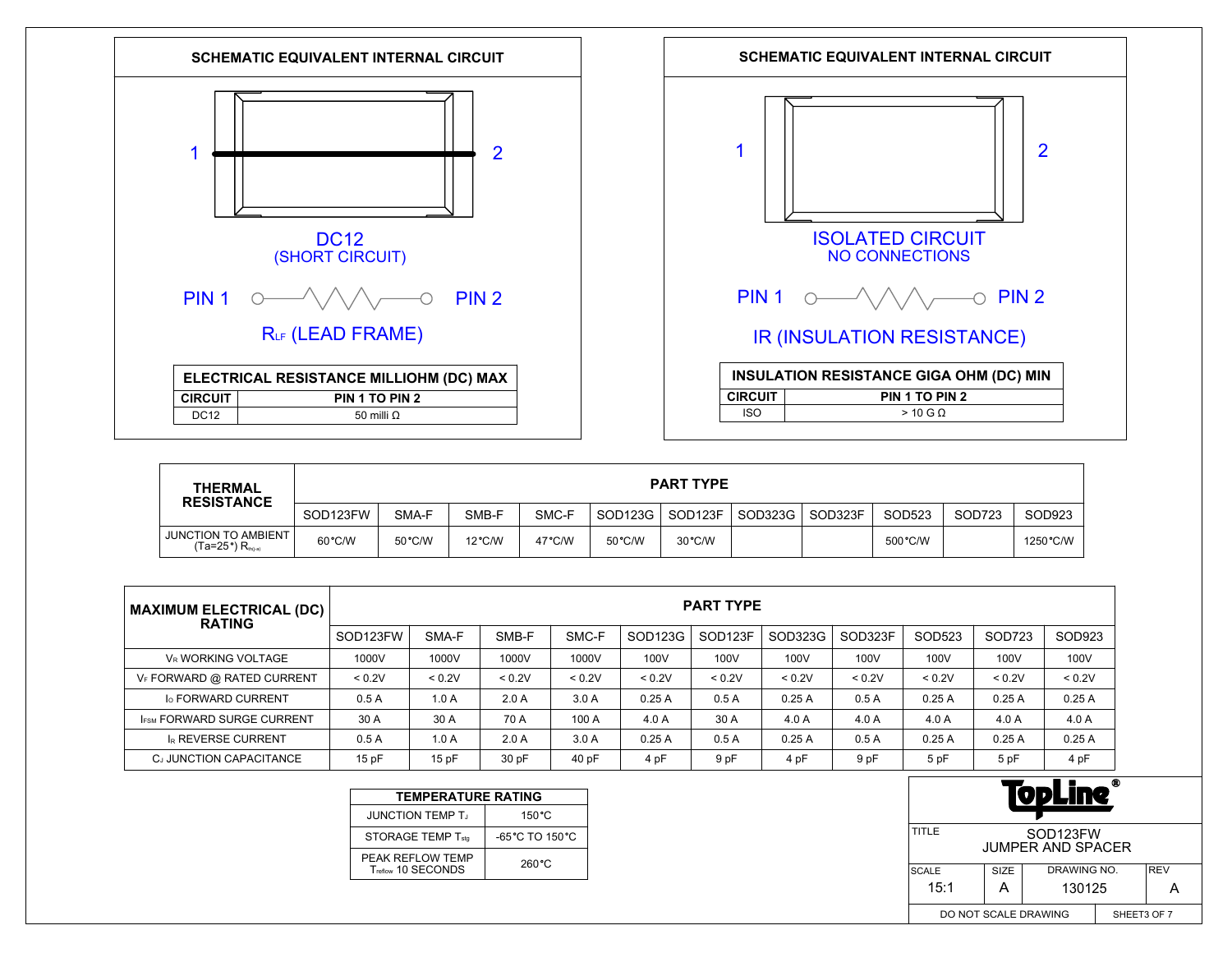

|                    |                     |                      |            | ----           | .          |               |           |                 |        |
|--------------------|---------------------|----------------------|------------|----------------|------------|---------------|-----------|-----------------|--------|
|                    | 2500                | <b>SHORT CIRCUIT</b> | <b>YES</b> |                | <b>YES</b> | <b>JUMPER</b> | S         | <b>FM400S-M</b> | 171230 |
| SMAF-E7A-T-DC12    | 2000                | <b>SHORT CIRCUIT</b> | <b>YES</b> |                | <b>YES</b> | <b>JUMPER</b> | SC        | <b>FM400S</b>   | 161001 |
| SMAF-E13A-T-DC12   | 7500                | <b>SHORT CIRCUIT</b> | <b>YES</b> | 1              | <b>YES</b> | <b>JUMPER</b> | SC        | <b>FM400S</b>   | 167084 |
| SMBF-E13A-T-DC12   | 4000                | <b>SHORT CIRCUIT</b> | <b>YES</b> |                | <b>YES</b> | <b>JUMPER</b> | SC        | <b>FM20S-B</b>  | 151076 |
| SMCF-E13A-T-DC12   | 3000                | <b>SHORT CIRCUIT</b> | <b>YES</b> |                | <b>YES</b> | <b>JUMPER</b> | SC        | <b>FM30S</b>    | 158061 |
| SOD123G-DC12       | 3000                | <b>SHORT CIRCUIT</b> | <b>YES</b> |                | <b>YES</b> | <b>JUMPER</b> | 12        |                 |        |
| SOD123F-DC12       |                     | SHORT CIRCUIT        | <b>YES</b> |                | <b>YES</b> | <b>JUMPER</b> | 12        |                 |        |
| SOD323G-DC12       | 3000                | <b>SHORT CIRCUIT</b> | <b>YES</b> |                | <b>YES</b> | <b>JUMPER</b> | 12        |                 |        |
| SOD323F-DC12       |                     | <b>SHORT CIRCUIT</b> | <b>YES</b> |                | <b>YES</b> | <b>JUMPER</b> | 12        |                 |        |
| SOD523-DC12        | 3000                | <b>SHORT CIRCUIT</b> | <b>YES</b> |                | <b>YES</b> | <b>JUMPER</b> | 12        |                 |        |
| SOD723-DC12        |                     | <b>SHORT CIRCUIT</b> | <b>YES</b> |                | <b>YES</b> | <b>JUMPER</b> | 12        |                 |        |
| SOD923-DC12        |                     | <b>SHORT CIRCUIT</b> | <b>YES</b> | $\overline{ }$ | <b>YES</b> | <b>JUMPER</b> | 12        |                 |        |
|                    |                     |                      |            |                |            |               |           |                 |        |
| SOD123FW-E7A-T-ISO | 2500                | <b>OPEN CIRCUIT</b>  | <b>YES</b> | 1              | <b>YES</b> | <b>SPACER</b> | N         | <b>FM400N-M</b> | 164321 |
| SMAF-E7A-T-ISO     | 2000                | <b>OPEN CIRCUIT</b>  | <b>YES</b> |                | <b>YES</b> | <b>SPACER</b> | <b>NC</b> | <b>FM400N</b>   | 173077 |
| SMAF-E13A-T-ISO    | 7500                | <b>OPEN CIRCUIT</b>  | <b>YES</b> |                | <b>YES</b> | <b>SPACER</b> | <b>NC</b> | <b>FM400N</b>   | 172043 |
| SMBF-E13A-T-ISO    | 4000                | <b>OPEN CIRCUIT</b>  | <b>YES</b> |                | <b>YES</b> | <b>SPACER</b> | <b>NC</b> | <b>FM20N-B</b>  | 130472 |
| SMCF-E13A-T-ISO    | 3000                | <b>OPEN CIRCUIT</b>  | <b>YES</b> |                | <b>YES</b> | <b>SPACER</b> | <b>NC</b> | <b>FM30N</b>    | 167024 |
| SOD123G-ISO        | 3000                | <b>OPEN CIRCUIT</b>  | <b>YES</b> |                | <b>YES</b> | <b>SPACER</b> | <b>NC</b> |                 |        |
| SOD123F-ISO        |                     | <b>OPEN CIRCUIT</b>  | <b>YES</b> |                | <b>YES</b> | <b>SPACER</b> | NC.       |                 |        |
| SOD323G-ISO        | 3000                | <b>OPEN CIRCUIT</b>  | <b>YES</b> |                | <b>YES</b> | <b>SPACER</b> | NC.       |                 |        |
| SOD323F-ISO        |                     | <b>OPEN CIRCUIT</b>  | <b>YES</b> |                | <b>YES</b> | <b>SPACER</b> | NC.       |                 |        |
| SOD523-ISO         | 3000                | <b>OPEN CIRCUIT</b>  | <b>YES</b> | 1              | <b>YES</b> | <b>SPACER</b> | <b>NC</b> |                 |        |
| SOD723-ISO         |                     | <b>OPEN CIRCUIT</b>  | <b>YES</b> |                | <b>YES</b> | <b>SPACER</b> | <b>NC</b> |                 |        |
| SOD923-ISO         |                     | <b>OPEN CIRCUIT</b>  | <b>YES</b> |                | <b>YES</b> | <b>SPACER</b> | <b>NC</b> |                 |        |
|                    | SOD123FW-E7A-T-DC12 |                      |            |                |            |               |           |                 |        |

| ⋒<br>lodlin                                                |      |              |  |            |  |  |  |  |
|------------------------------------------------------------|------|--------------|--|------------|--|--|--|--|
| TITLE<br>SOD <sub>125</sub> FW<br><b>JUMPER AND SPACER</b> |      |              |  |            |  |  |  |  |
| <b>SCALE</b>                                               | SIZE | DRAWING NO.  |  | <b>REV</b> |  |  |  |  |
| 1:1                                                        | А    | 130125       |  |            |  |  |  |  |
| DO NOT SCALE DRAWING                                       |      | SHEET 4 OF 7 |  |            |  |  |  |  |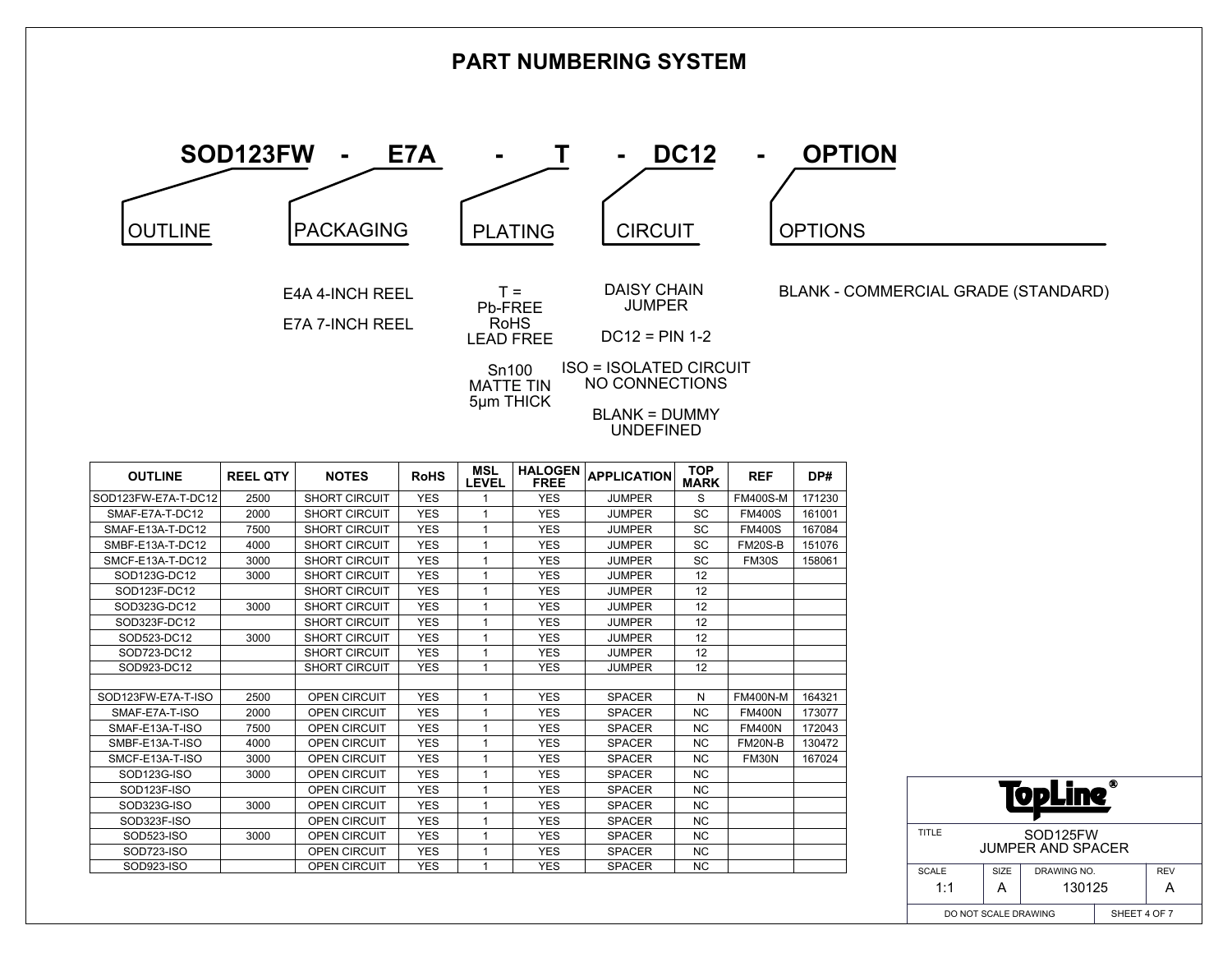

## **PCB PAD DIMENSIONS**

|             | SYMBOL SOD123FWSOD123F SOD123G |     |     | SOD323FW SOD323F SOD323G |     |     | <b>SOD523</b> | <b>SOD723</b> | <b>SOD923</b> | <b>SMAF</b>                         | <b>SMBF</b> | <b>SMCF</b> |
|-------------|--------------------------------|-----|-----|--------------------------|-----|-----|---------------|---------------|---------------|-------------------------------------|-------------|-------------|
|             | 1.90                           | 1.0 | 1.0 | 1.4                      | 0.7 | 0.7 | 0.6           | 0.5           | 0.4           | 2.8                                 | 3.60        | 4.80        |
|             | 1.40                           | 1.1 | 0.8 | i .25                    | 0.9 | 0.9 | 0.7           | 0.6           | 0.5           | 1.6                                 | .50         | 1.60        |
| $\sim$<br>◡ | 1.90                           | 2.6 | 2.8 | 1.0                      | 1.7 | 1.7 | 1.2           | 1.0           | 0.8           | 2.2                                 | 3.00        | 4.60        |
| D           | 4.70                           | 4.8 | 4.7 | 3.5                      | 3.5 | 3.6 | 2.6           | 2.2           | 2.0           | 5.4                                 | 6.00        | 7.80        |
| C           | 3.3                            | 3.7 | 3.6 | 2.25                     | 2.6 | 2.7 | 1.9           | 1.6           | 1.3           | 3.8                                 | 4.50        | 6.2         |
|             | 3.7                            | 3.8 | 3.7 | 2.5                      | 2.5 | 2.6 | 1.6           | 1.4           | 1.0           | $4.5 - 4.9$ $ 5.0 - 5.4 $ 6.3 - 6.9 |             |             |

| ⋒<br>27<br>Q                                               |              |             |  |            |  |  |  |  |
|------------------------------------------------------------|--------------|-------------|--|------------|--|--|--|--|
| TITLE<br>SOD <sub>123</sub> FW<br><b>JUMPER AND SPACER</b> |              |             |  |            |  |  |  |  |
| <b>SCALE</b>                                               | SIZE         | DRAWING NO. |  | <b>REV</b> |  |  |  |  |
| 20:1                                                       | А            | 130125      |  |            |  |  |  |  |
| DO NOT SCALE DRAWING                                       | SHEET 5 OF 7 |             |  |            |  |  |  |  |

Notes: (Unless Otherwise Specified).

1) DIMENSIONS IN mm.

 2) PCB BOARD DIMENSIONS ARE PRESENTED ONLY AS A GUIDELINE. DESIGNERS SHOULD USE THEIR OWN EXPERIENCE WHEN DESIGNING PCB.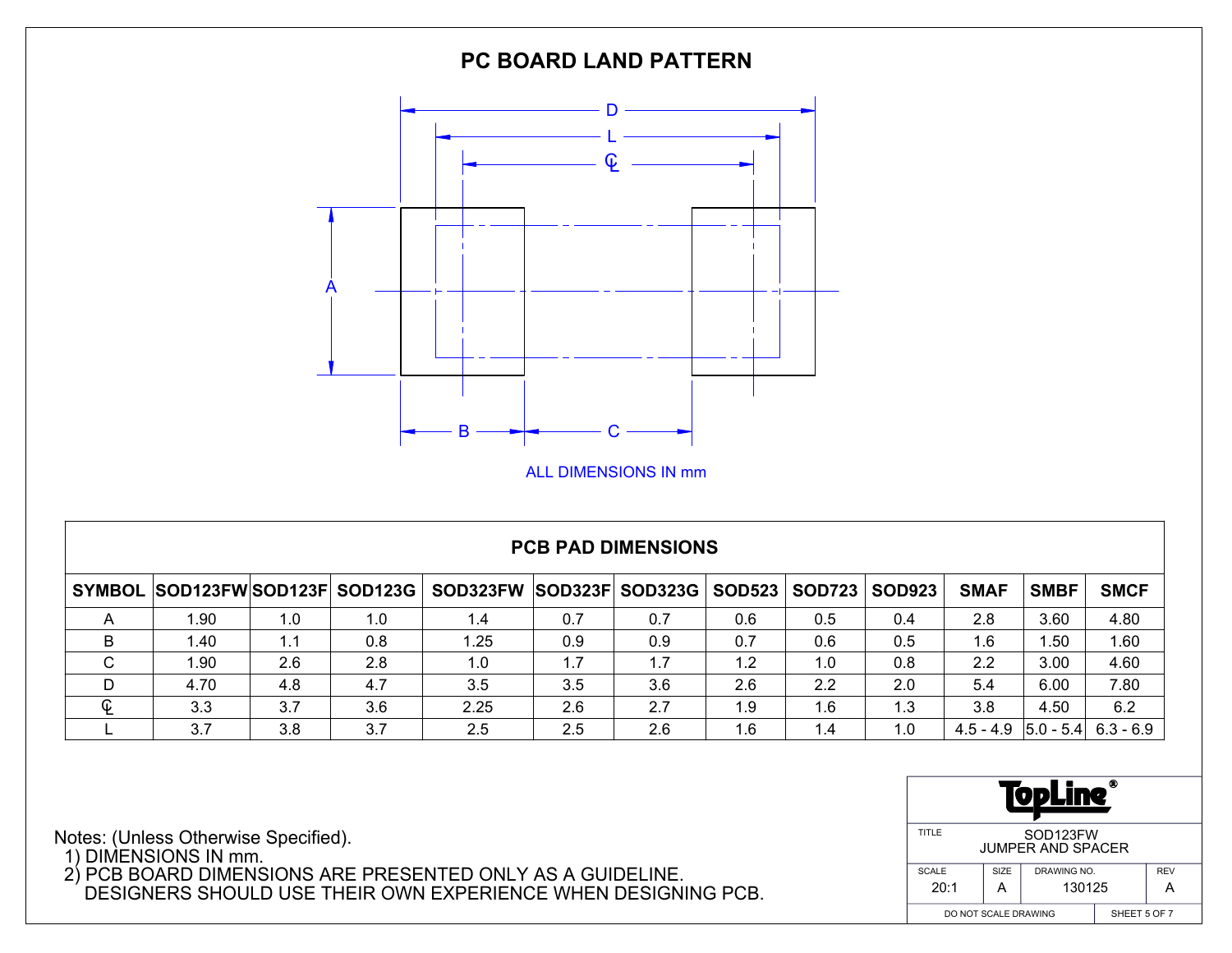